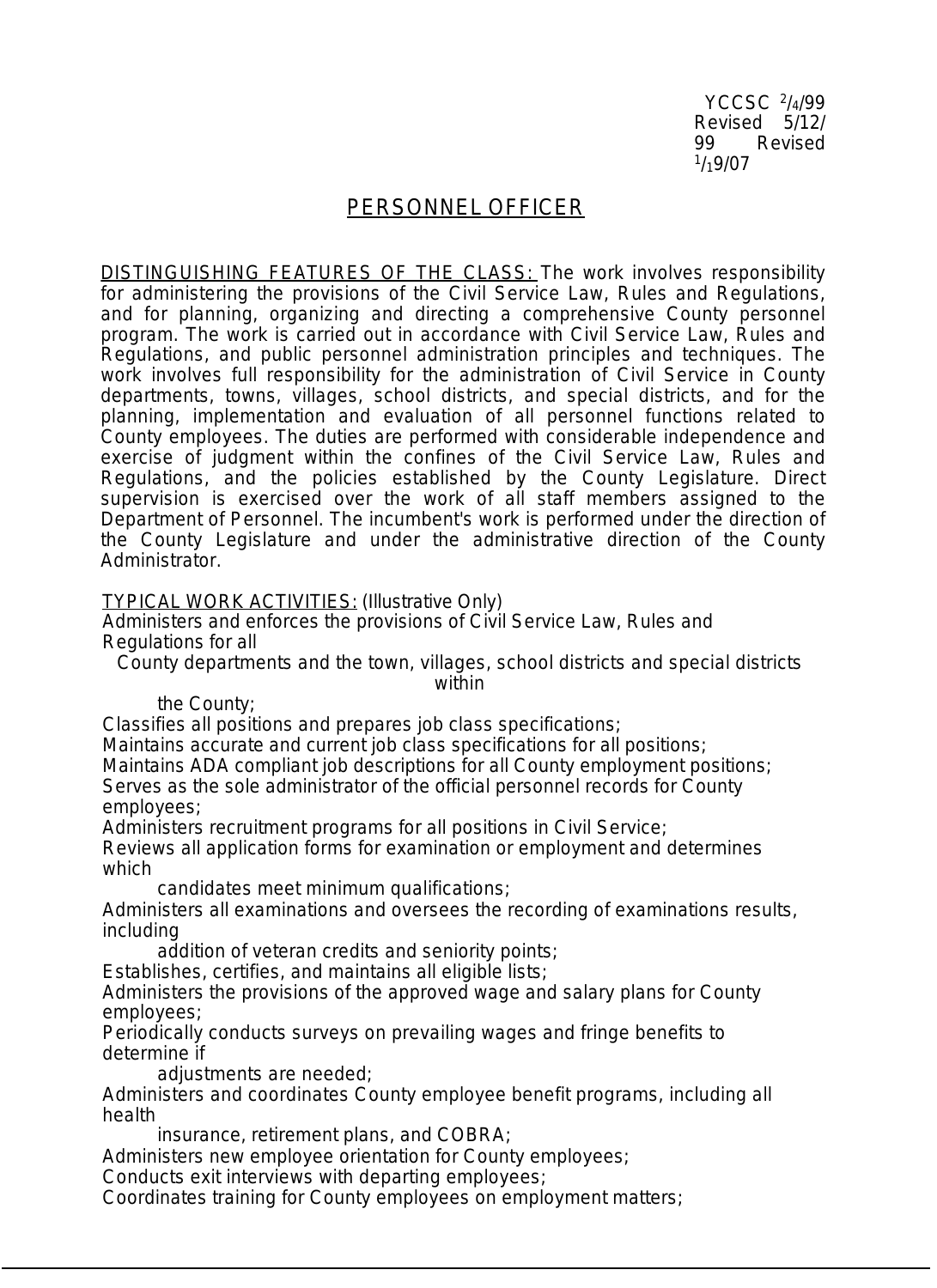Supervises the maintenance of all County employee time records, including all forms of leave

and compensatory time, and administers the County's Family Medical leave policy; Serves as the designated County Official to hear disciplinary grievances under the current

unless the Legislature designates another employee as such;